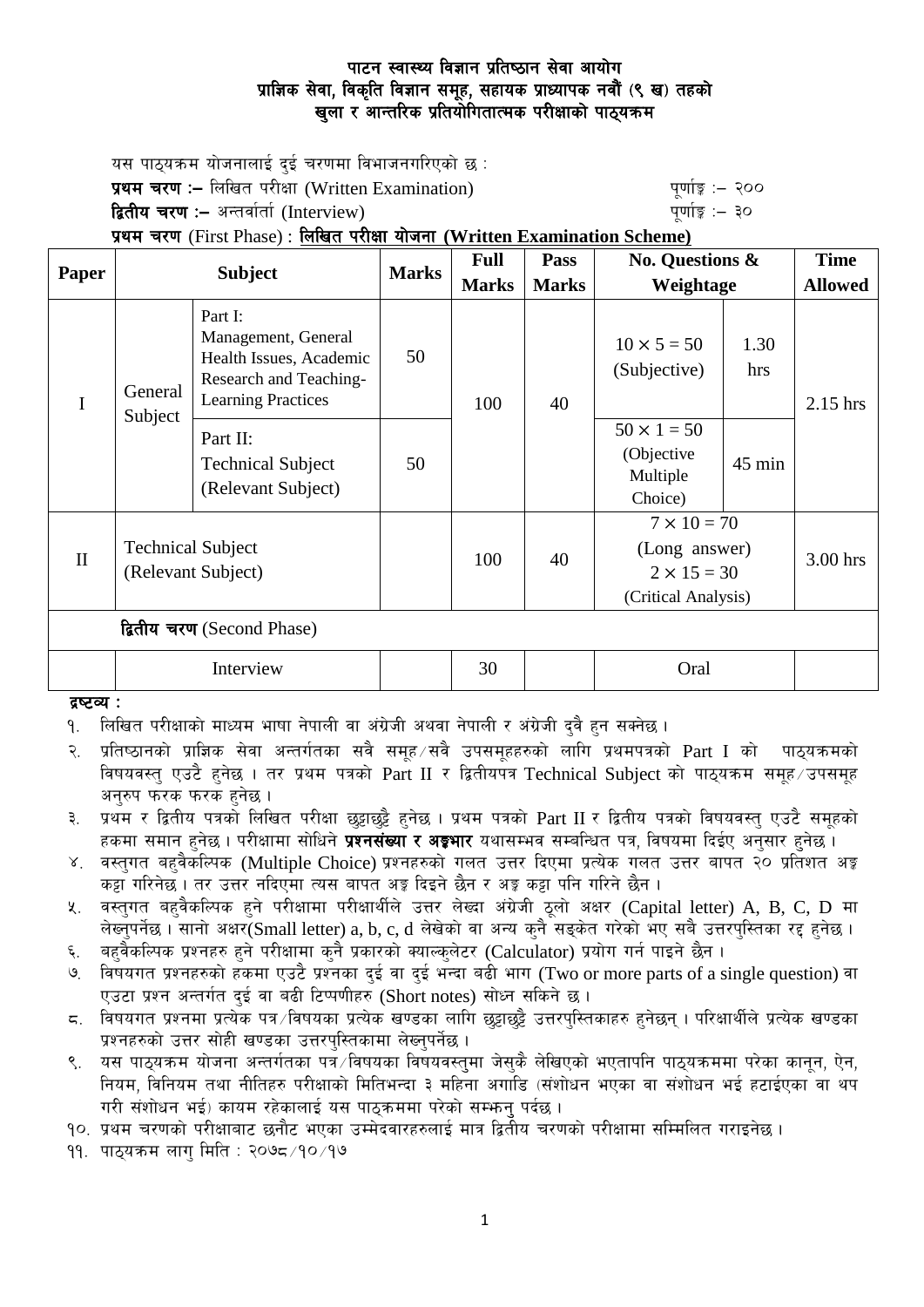# **Paper I: General Subject**

### **Part I:**

#### **(Management, General Health Issues, Academic Research and Teaching - Learning Practices) Section (A) - 25 Marks**

### 1. **Management**

- 1.1. Health care management system in Nepal and other parts of the world
- 1.2. Fundamental principles of healthcare institution and hospital management.
- 1.3. Effective hospital management principles
- 1.4. Purpose of medical and non-medical data and records
- 1.5. Ethics and responsibility of management
- 1.6. Concept of management and its application in health care including hospital
	- 1.7.1 Management: Concept, principles, functions, scope and role, level and skills of manager
	- 1.7.2 Planning: Concept, principles, nature, types, instruments and steps
	- 1.7.3 Leadership: Concept, function, leadership styles, leadership and management
	- 1.7.4 Coordination: Concept, types, techniques of effective coordination
	- 1.7.5 Communication and counselling: Concept, communication processes and barrier to effective communication, techniques for improving communication
	- 1.7.6 Decision making: Importance, types, rational process of decision making, problem solving techniques, improving decision making
	- 1.7.7 Participative management: Concept, advantage and disadvantage, techniques of participation
	- 1.7.8 Time management: Concept, essential factors and strategies for effective time management
	- 1.7.9 Conflict management: Concept, approaches to conflict, levels of conflict, causes of conflict and strategies for conflict management
	- 1.7.10 Stress management: Concept, causes and sources of stress, techniques of stress management
	- 1.7.11 Change management: Concept, sources of organizational change, resistance to change, management of resistance to change
	- 1.7.12 Appreciative inquiry: Concept, basic principle and management
	- 1.7.13 Human resource management: Concept, functions and different aspects
	- 1.7.14 Health manpower recruitment and development
	- 1.7.15 Financial management: Concept, approaches, budget formulation and implementation, Auditing and topics related to fiscal administration

### 2. **General Health Issues**

- 2.1. Present constitution of federal republic of Nepal (including health and welfare issues)
- 2.2. Organizational structure of Ministry of Health at national/federal, regional/state, district (if applicable), municipal and village council level
- 2.3. Professional council and related regulations
- 2.4. National Health Policy
- 2.5. Health Service Act and Regulation
- 2.6. Second Long term health plan
- 2.7. Health Management Information System, forms, indicators, annual reports
- 2.8. Human Development Indices, Sustainable Development Goals
- 2.9. Health volunteers in the national health system, its rationale, use and effectiveness
- 2.10. Local governance and community participation in health service delivery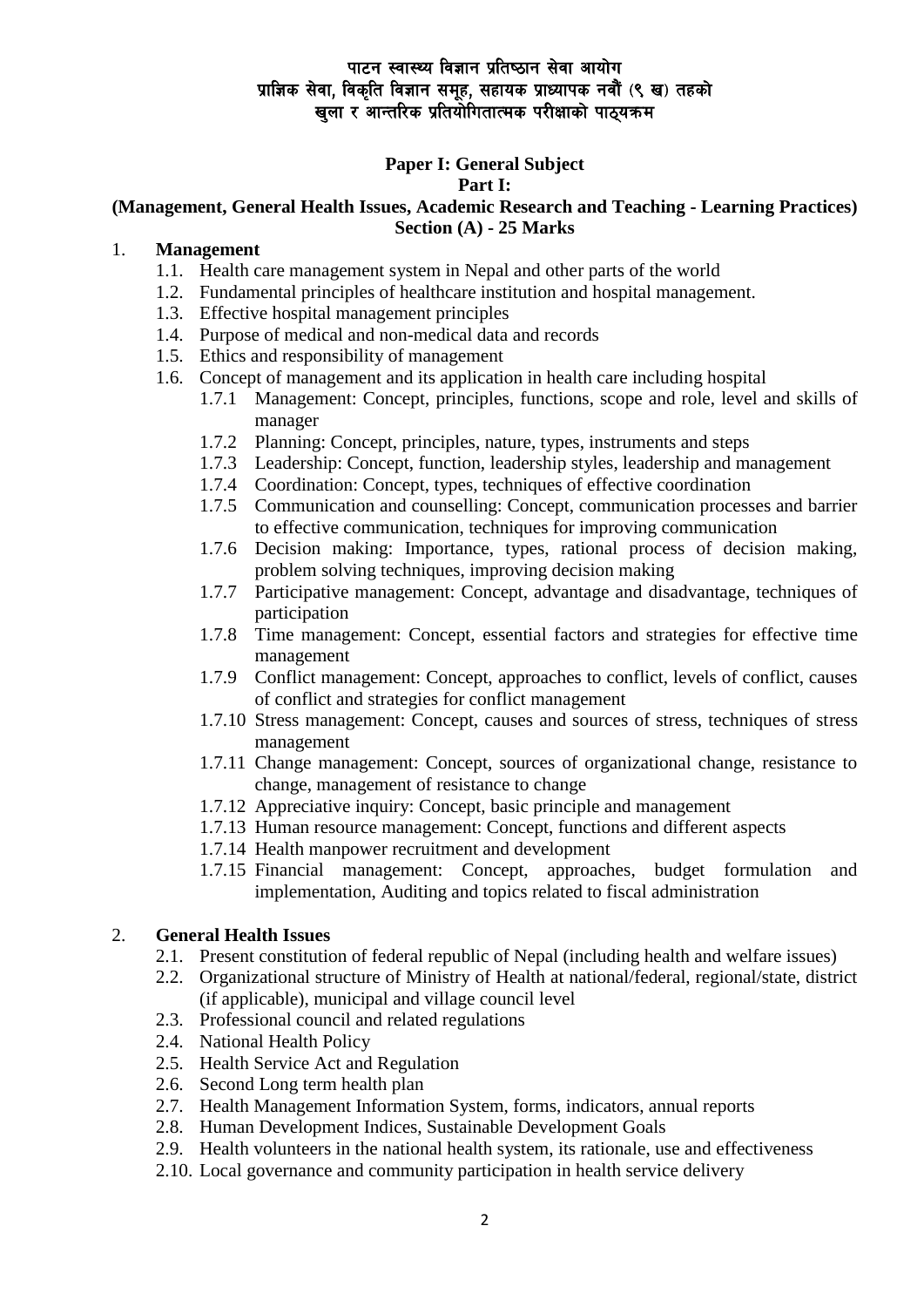- 2.11. Health Insurance and financing in health care
- 2.12. Alternative health care system: Ayurveda, homeopathy, Unani, Chinese etc.
- 2.13. Indigenous and traditional faith health and health practices
- 2.14. International Health Agencies: Roles and responsibilities of WHO, UNICEF, UNFPA, Inter-agency relationships, Government-agency coordination: Joint Annual Review meeting
- 2.15. Supervision, types and its usage in health sector
- 2.16. Monitoring and evaluation system in health sector
- 2.17. National Health Training Centre
- 2.18. National and International Disaster Plan, Coordination
- 2.19. Patan Academy of Health Sciences Act, Mission, Goals, Organogram
- 2.20. Scope and function of Patan Academy of Health Sciences executive bodies (senate, executive committee, academic council, faculty board, hospital management committee, subject committee), various other committees

#### **Section (B) - 25 Marks**

#### 3. **Academic Research**

- 3.1 Ethics, Bio-ethics and Professionalism
- 3.2 Human dignity and Human Right
- 3.3 Benefit and Harm
- 3.4 Autonomy and Individual responsibility
- 3.5 Consent and capacity to consent
- 3.6 Privacy and confidentiality
- 3.7 Respect for humans and personal integrity
- 3.8 Non-discrimination and non-stigmatization
- 3.9 Respect for cultural diversity and pluralism
- 3.10 National Health Research Council (NHRC) and its guidelines
- 3.11 Research process: ethical research proposal development, research principles, methods and materials, conclusion/recommendation/lesson learnt, commonly used referencing styles
- 3.12 IRB/IRC forms, types, use, importance; getting IRB/IRC clearance
- 3.13 Ethics on research methodology: sample selection, sample size calculation, ensuring reliability and validity of the instruments as well as methods proposed for health research
- 3.14 Quantitative and Qualitative studies
- 3.15 Data analysis (data visualization, descriptive statistics, inferential statistics with statistical hypotheses and appropriate tools/methods for quantitative studies; theme and code generation, thematic analysis, content analysis, grounded theory for qualitative and triangulation for mixed method studies)
- 3.16 Research ethics on vulnerable and non-vulnerable population
- 3.17 Research proposal/protocol/publication:
- 3.18 Publication ethics, plagiarism including self-plagiarism

#### 4. **Teaching - Learning, Assessment and Evaluation**

- 4.1 Lancet Commission Report on Education of Health Professionals
- 4.2 Adult learning: Theories, principles, use, importance and outcomes, Adragogy vs. Pedagogy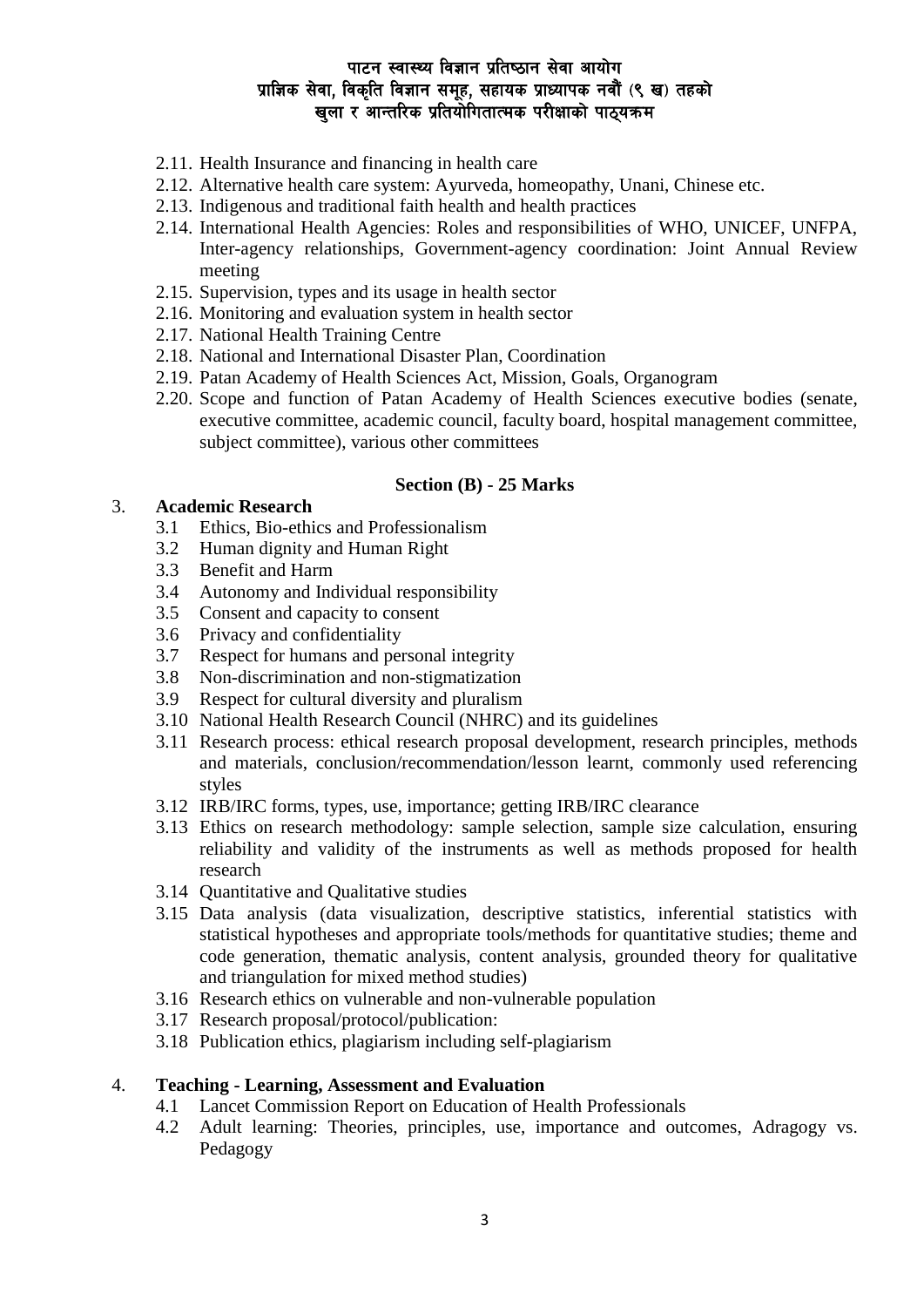- 4.3 Conventional teaching learning: Didactic lectures, Teacher centred approaches, use and importance
- 4.4 Surface learning, deep learning and metacognition
- 4.5 Integrated teaching: Genesis, use, importance and outcomes
- 4.6 Problem-based learning: Genesis, use, importance and outcomes
- 4.7 SPICES model its use, importance and outcomes
- 4.8 Socialization, self-directed learning, mentoring, role model
- 4.9 Community orientation/community posting, re-orientation of medical education camp, community based learning and community engaged teaching-learning methods/models, use, importance and outcomes
- 4.10 Outcome Based Education (Competency-based Medical/Health Professions Education): Genesis, use, importance and outcomes
- 4.11 Experiential learning, Reflective practice, Feedback and feed-forward, Situated learning, Co-operative learning, Communities of practice
- 4.12 Assessment of students
	- 4.12.1 Blueprinting (Table and specification) : use, importance and outcomes
	- 4.12.2 Bloom's taxonomy of cognitive, psychomotor and affective domains, use and importance
	- 4.12.3 Diagnostic, Formative, Summative and Professional exams
- 4.13 Assessment of knowledge: Selection methods like Multiple Choice Questions, Extended Matching Items and supply methods like Short Answer Question, Problem Based Question, Long Answer Question with or without model answers and marking schemes, unstructured, semi-structured and structured viva-voce examination, advantages and limitations, use and importance, outcomes and its use in quality control
- 4.14 Assessment of performance (in-vitro): Direct observation of skills in the simulated setting, lab, ward etc. with or without checklist, Objective Structured Practical Examination, Objective Structured Clinical Examination, Standardized patients, use and importance, analysis, quality assurance, outcomes and its use in quality control
- 4.15 Assessment of performance (in-vivo): Mini-Clinical Evaluation Exercise (Mini-CEX), Direct Observation of Procedural Skills (DOPS), Case-Based Discussion (CbD), OSATS/ PBA, Multi-Source feedback (360 degree evaluation) use and importance for competency based health professions education, analysis, quality assurance, outcomes and its use in quality control
- 4.16 Assessment of observable behaviours in small groups e.g. Problem Based Learning sessions, Community Based Learning and Education sessions, Clinical clerkship rotations
- 4.17 Evaluation: Difference between assessment and evaluation, theory of change and its use in health professions education, process and outcome evaluation, qualitative, quantitative and mixed methods used in evaluation of health professions education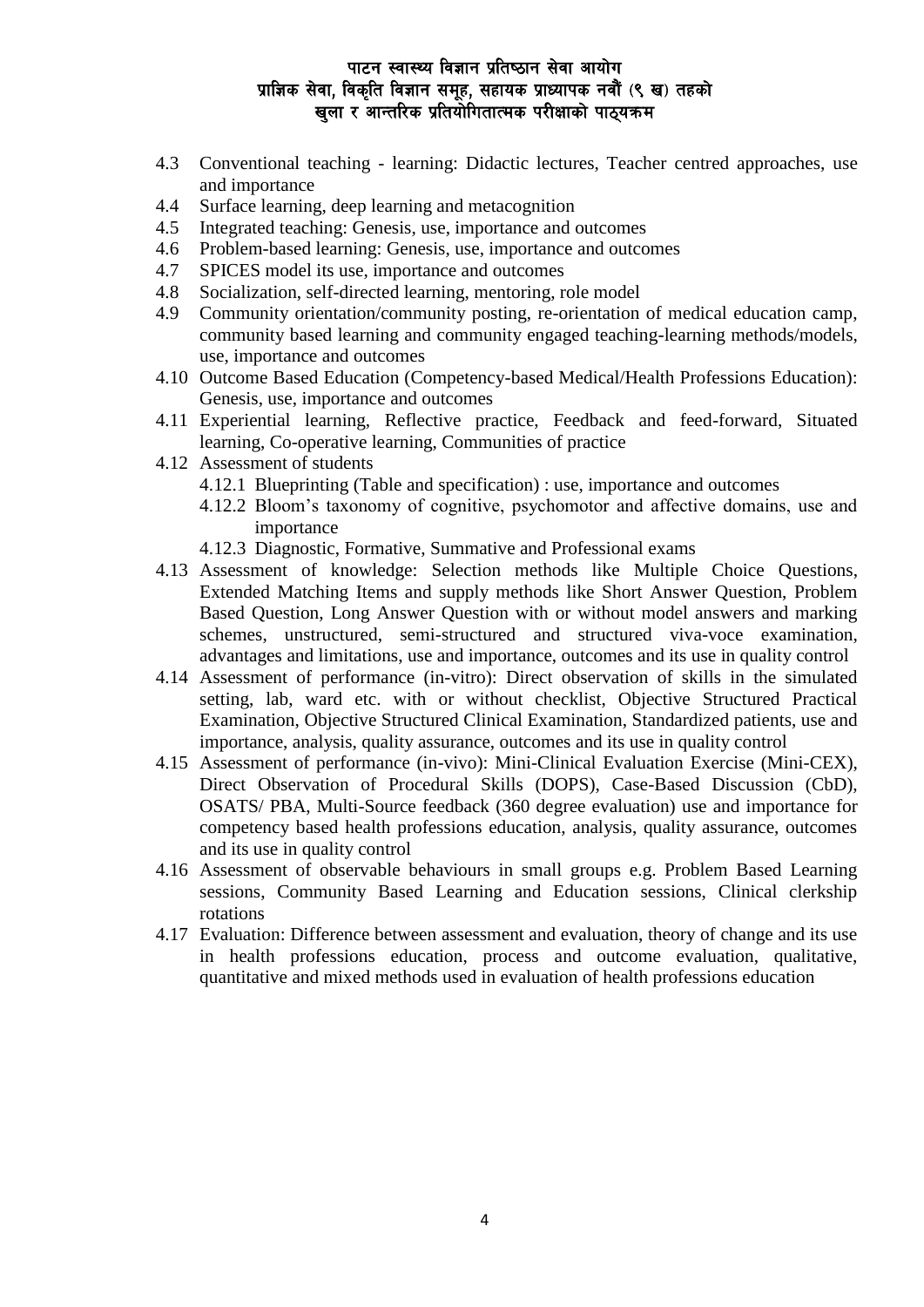### **Paper I Part II: Technical Subject Section (C) - 25 Marks**

### 1. **General Pathology**

- 1.1 Cellular adaptation, injury and death: cellular response to injury, growth and differentiation, Morphology of cell injury and necrosis, apoptosis, intracellular accumulations, calcification
- 1.2 Acute and chronic inflammation: general features, cells and chemical mediators involved, events, outcome
- 1.3 Tissue repair and renewal: Normal cell proliferation and tissue growth, their control, mechanism of tissue regeneration, repair by healing , scar and fibrosis, healing by first and second intention, factors effecting wound healing,
- 1.4 Hemodynamic disorders: Normal hemostasis, thrombosis and embolism, Infarction, Shock, Disseminated intravascular coagulation
- 1.5 Genetic diseases: Mutations, Mendelian disorders, Karyotyping, Diagnosis of genetic diseases
- 1.6 Diseases of immunity: Types of immunity, cell involved, cytokines, Histocompatibilty molecules, Hypersensitivity reaction and types, Autroimmune diseases, Immunological immunodeficiency syndromes, AIDS, Amyloidosis
- 1.7 Neoplasia: Definition, nomenclature, biology of tumor growth, cell cycle, Molecular basis of cancer, Carcinogenic agents, paraneoplastic syndrome, tumor markers, clinical features of tumors, grading and staging, laboratory diagnosis of cancer
- 1.8 Environmental and nutritional pathology: Common environmental and occupational hazards, food safety, nutrition deficiencies.
- 1.9 Infectious disease: General principle of microbial pathogenesis, Agents of bio-terrorism, Infections in immunocompromised host, Special techniques in diagnosing infectious agent

### 2. **Surgical Pathology**

- 2.1 Components Surgical pathology Report, Limitation of Histological diagnosis
- 2.2 Information system in surgical pathology, Digital pathology and Tele-pathology
- 2.3 Automated surgical pathology
- 2.4 Legal aspects of surgical pathology
- 2.5 Gross techniques in surgical pathology: Gross room, handling of specimens, general principles, photography, radiography, Guidelines for handling common specimens
- 2.6 WHO classification of tumors of various systems, their grading and staging
- 2.7 Synoptic reporting system

#### 3. **Cytopathology**

- 3.1 Role of Diagnostic Cytology
- 3.2 Structure and function of cells, morphological features of dysplasia
- 3.3 Basic Cytogenetics and the Role of Genetics in Cancer Development
- 3.4 Chromosomal aberration in cancer
- 3.5 Clinical application of conventional cytogenetics and molecular methods in cytology<br>3.6 Evaluation of various samples in conventional smearsand liquid bas
- 3.6 Evaluation of various samples in conventional smearsand liquid based preparations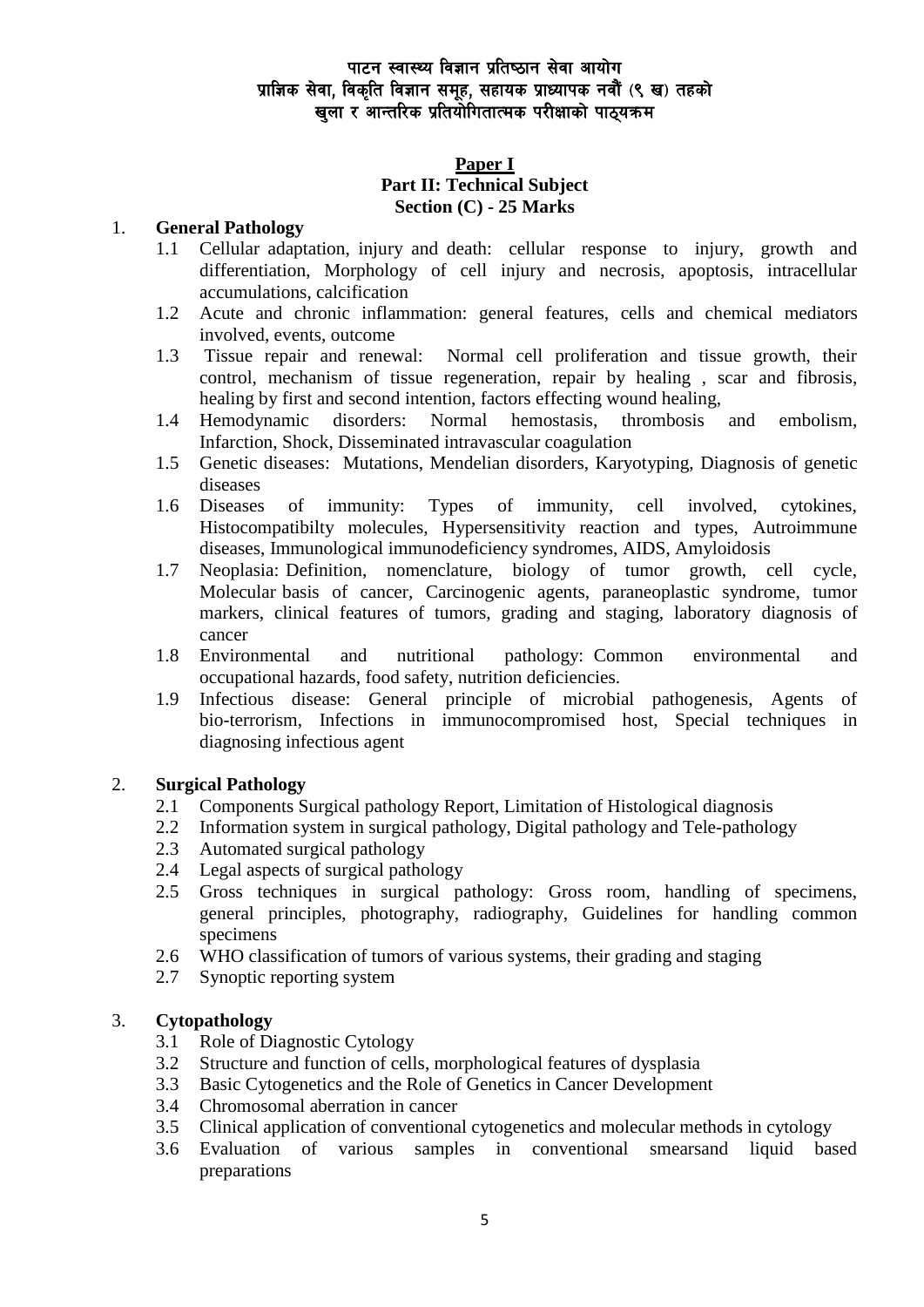- 3.7 Cell blocks and its use in cytological diagnosis
- 3.8 Immunochemistry and Molecular Biology in Cytological Diagnosis
- 3.9 Digital Analysis of Cells and Tissues
- 3.10 Flow Cytometry
- 3.11 Advanced techniques in diagnostic cytopathology

#### 4. **Gynecological Cytopathology**

- 4.1 Anatomy, Histology and Cytology
- 4.2 Normal Female Genital Tract
- 4.3 Bethseda system for reporting cervical cytology
- 4.4 Inflammations, bacterial and viral infections of cervic
- 4.5 Benign proliferative reaction, intraepithelial neoplasia and invasive cancers
- 4.6 Cytologic Evaluation of Menstrual Disorders and Hormonal Abnormalities
- 4.7 Proliferative Disorders and Carcinoma of the Endometrium
- 4.8 Diseases of the Vagina, Vulva, Perineum
- 4.9 Tumors of the Ovary and Fallopian Tube
- 4.10 Effects of Therapeutic Procedures on cytology of the Female Genital Tract
- 4.11 Effects of Therapeutic Procedures on the Epithelia of the Female Genital Tract

#### 5. **Non-gynecological cytopathology:**

- 5.1 Normal findings in different cytological specimens of upper and lower respiratory tract
- 5.2 Cytology of bronchogenic carcinomas in sputum, bronchial brushing and Broncho-alveolar lavage
- 5.3 Sampling of Oral Cavity, Larynx, Trachea, Nasopharynx, and Paranasal Sinuses
- 5.4 Benign, reactive and malignant lesion of Oral Cavity, Larynx, Trachea, Nasopharynx, and Paranasal Sinuses
- 5.5 Different cytology samples of upper and lower urinary tract and normal findings in them
- 5.6 Nipple discharge cytology
- 5.7 Tumors of the Urinary Tract in Urine and Brushings
- 5.8 Non-neoplastic findings in samples of urinary tract
- 5.9 Different cytology samples of gastrointestinaltract, including hepatobilliary tract and pancreas and normal their cytological findings
- 5.10 Cytology non neoplastic lesion of gastrointestinal tract, hepatobilliary tract and pancreas
- 5.11 Cytology of tumors of gastrointestinal tract, hepatobilliary tract and pancreas
- 5.12 Various types of effusions and their normal findings
- 5.13 Non neoplastic lesions in effusions
- 5.14 Neoplastic lesions in effusion, including cytology of CSF in leukemia
- 5.15 Cytology of central nervous system tumors in squash preparation
- 5.16 Circulating cancer cells

### 6. **Fine needle aspiration cytology**

- 6.1 Techniques of Fine Needle Aspiration, Smear Preparation, and Principles of Interpretation
- 6.2 Imaging methods for guidance of aspiration cytology
- 6.3 Diagnostic pitfalls in FNA diagnosis of various lesions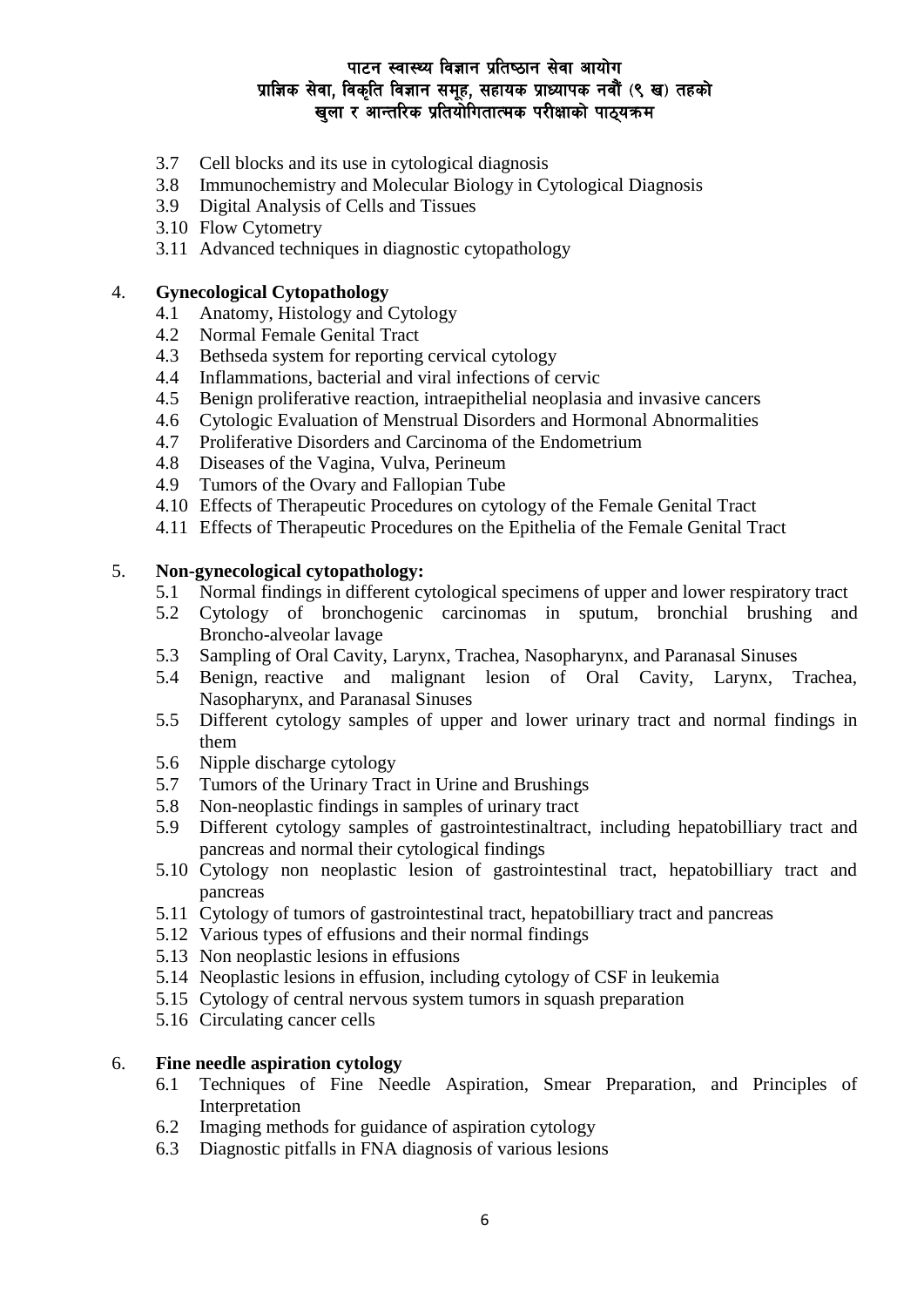- 6.4 FNAC diagnosis anddifferential diagnosis of different lesions of head and neck, including salivary gland
- 6.5 FNAC diagnosis and differential diagnosis ofdifferent lesions in lymph node. FNAC findings of different lymphomas
- 6.6 Reporting FNAC of thyroid nodules. FNAC findings invarious thyroid lesions.
- 6.7 Cytology reporting categories of breast nodules. FNAC diagnosis of various nonneoplastic and neoplastic lesions of breast
- 6.8 FNAC diagnosis of various lesions of lung, mediastinum, chest wall pleura
- 6.9 FNAC diagnosis of various lesions of kidney, adrenal and retroperitoneum
- 6.10 FNAC diagnosis of bone and soft tissue lesions
- 6.11 Evaluation of FNAC of testes for male infertility
- 6.12 FNAC diagnosis and differential diagnosis of testicular tumors and other lesions of male genital tract

#### 7. **Autopsy**

- 7.1 Types of autopsy, its purpose, procedure of various types of autopsy
- 7.2 Collection of various organs and specimens for forensic pathology
- 7.3 Use of Conventional and special stains and immunohistochemical procedure in forensic pathology
- 7.4 Gross and microscopy of organs in alcoholism and drug abuse
- 7.5 Pathological investigations of hypothermia induced changes in the human body
- 7.6 Thrombosis and embolism
- 7.7 Gross and microscopic findings in aspiration and inhalation of various substances
- 7.8 Evaluation ofatherosclerosis, aneurysm, MyocardialInfarction, Myocarditis, Cardiomyopathy, Coronary Anomalies, other cardiac vascular anomalies as cause of death
- 7.9 Post mortem findings in Lethal Infections, Sepsis, and Shock
- 7.10 Forensic pathology findings in Endocrine organ dysfunction
- 7.11 Forensic evaluation of Pregnancy-Related Death, Death in Newborns, and Sudden Infant Death Syndrome
- 7.12 Forensic Neuropathology
- 7.13 Cytological diagnosis in sexual offenses
- 7.14 Histothanatology: Autolysis, Putrefaction, Mummification
- 7.15 Forensic-Histological Diagnoses of Species, Gender, Age, and Identity

#### 8. **Histo/cyto techniques**

- 8.1 Organization of Histopathology/cytopathology logy Laboratory
- 8.2 Various Histological equipment, their uses and care
- 8.3 Reception and recording of specimen
- 8.4 Theory of routine (H/E, Pap)and special stains and their practical implication
- 8.5 Preparation, reagent preparation, procedure and quality control of all routine andspecial stains used in Histopathology/cytopathology
- 8.6 Grossing technique of various surgical specimens
- 8.7 Technique of processing various tissues including bone for histological studies, Errors in sectioning and remedies
- 8.8 Frozen section and their uses, processing tissue for frozen section and its interpretation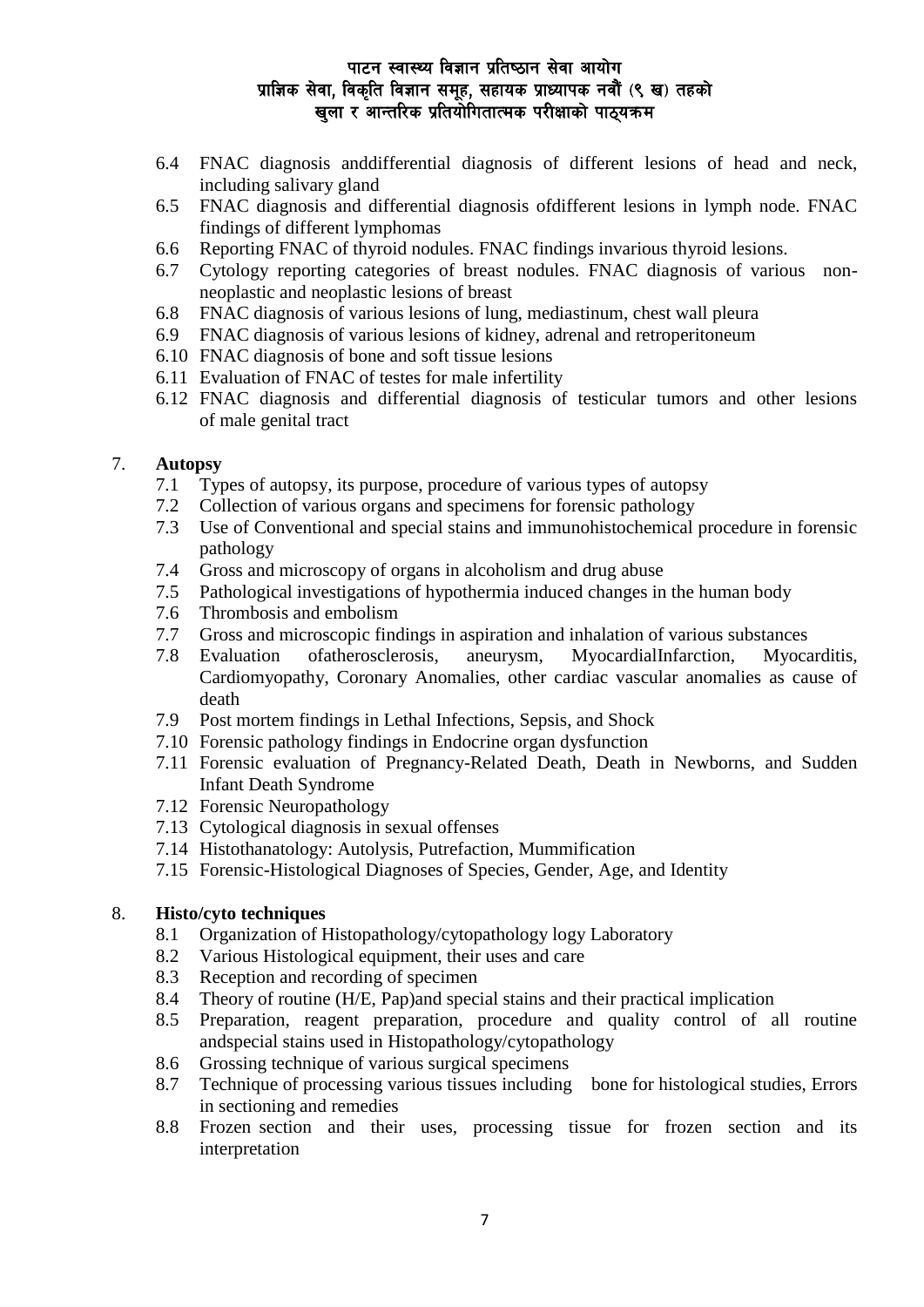- 8.9 Demonstration of pigments and minerals (malarial, mercury, bile, lipofuscin, calcium, iron, copper)
- 8.10 Demonstration of neuron, neuroglia, myelin and axon
- 8.11 Stains for bacteria, AFB, fungi, amoeba in tissue
- 8.12 Preparation of cell blocks and their interpretation
- 8.13 Mailing of slides
- 8.14 Fine needle aspiration techniques involved in preparation of smear and staining
- 8.15 Different types of cytology specimens, their preservation and transport, processing of various cytology specimens, smear preparation and staining
- 8.16 Liquid based cytology; principle, instruments,procedure advantage, disadvantage
- 8.17 Cytocentrifuge and itsuses in diagnostic cytopathology
- 8.18 Immunochemistry: Principle, procedure, uses, quality control, Immunohistochemical markers of various neoplasms
- 8.19 Use of microwaves in histopathology/cytopathology
- 8.20 Principle and use of flow cytometry in cytopathology
- 8.21 Preparation and Quality control of various stains, reagents and methods used in histopathology/ cytology
- 8.22 Molecular methods in histopathology and cytopathology
- 8.23 Principle, method and use of In-situ Hybridization, recent methods in hybridization techniques
- 8.24 Enzyme histochemistry: principle, reagent and specimen preparation, procedure and application
- 8.25 Electron microscopy
- 8.26 Histometry, analysis of proliferation
- 8.27 Tissue culture techniques, HLA typing
- 8.28 X ray microanalysis

#### 9. **Histopathology**

- 9.1 Tissue processing techniques
- 9.2 Different stains used in bone marrow trephine biopsies and lymph node biopsies
- 9.3 Interpretation of bone marrow trephine biopsies and lymph node biopsies
- 9.4 Use of immunohistochemistry in bone marrow and lymph nodes for diagnosis of leukemias and lymphomas and other disorders

#### 10. **Cytogenetics, Molecular Pathology and Immunopathology**

- 10.1 Methods, procedures, and interpretation of standard karyotyping analysis
- 10.2 Principle anduse of fluorescent in situ hybridization and more specialized techniques
- 10.3 Cytogenetics of myeloid, lymphoid and plasma cell disorders, their use in prognosis and therapy monitoring
- 10.4 Basic concepts in molecular biology and pathology
- 10.5 Basic gene structure and function
- 10.6 Principle, brief procedure and interpretation of Molecular pathology tests pertinent to hematopathology: Southern blot, PCR and its different types, restriction fragment length polymorphism, Real-time PCR
- 10.7 DNA & RNA extraction techniques
- 10.8 Separation of lymphocytes using density gradient and centrifugation
- 10.9 HLA typing, microlymphocytoxicity test and its application in HLA typing, crossmatching and antibody screening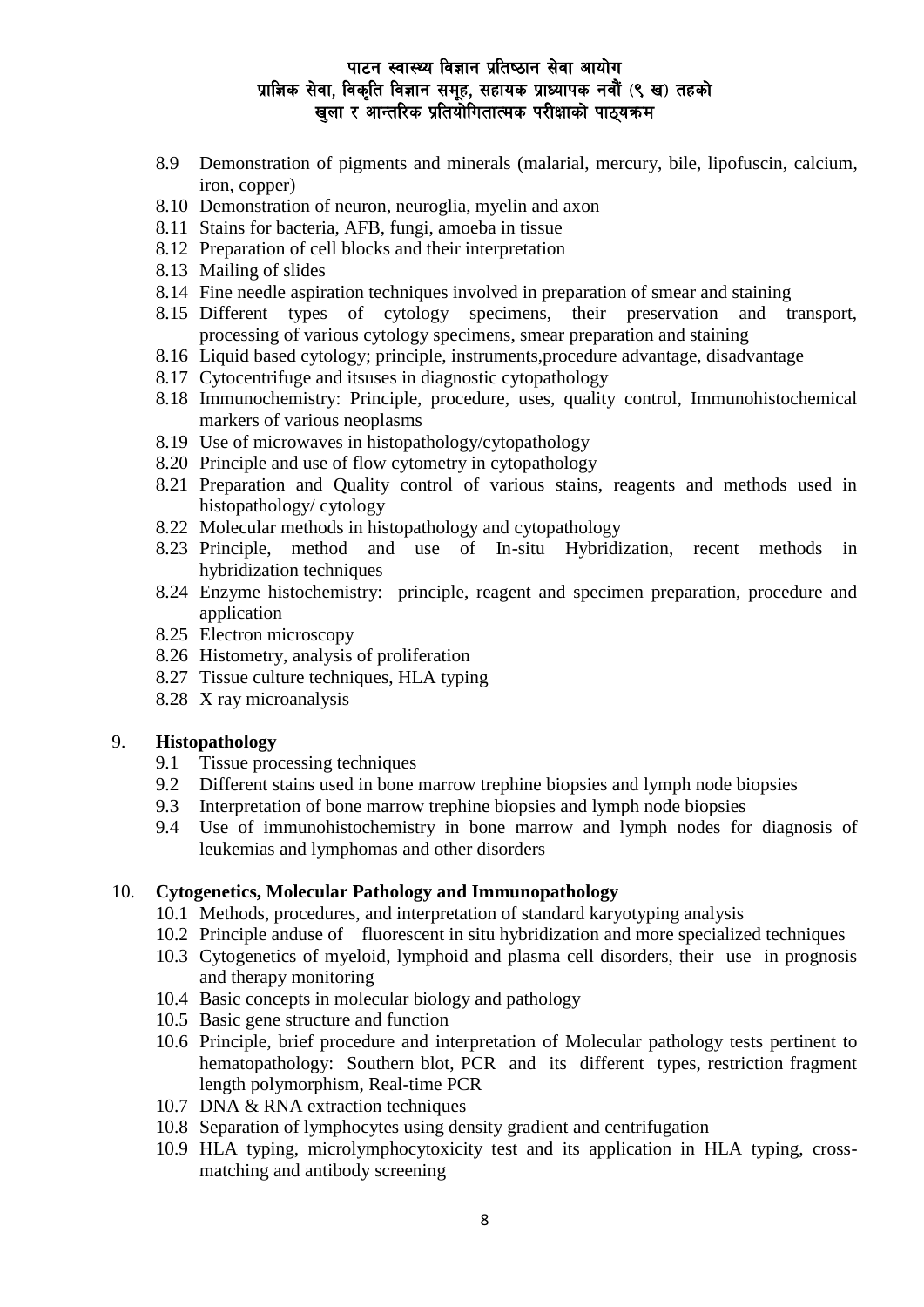10.10Recent advances and other emerging techniques and technologies in hematopathology

#### 11. **Laboratory management:**

- 11.1 Fundamental of Total Quality management
- 11.2 Statistical process in quality control
- 11.3 Element of quality assurance program
- 11.4 Concept of Evidence based medical practice
- 11.5 Concept of critical values and alert values in laboratory practice
- 11.6 The laboratory information system
- 11.7 Concept of reference laboratory
- 11.8 Implementation of reference system in laboratory medicine
- 11.9 Standard operating procedure and their preparation
- 11.10Errors and identification of the source of error in hematology laboratory
- 11.11Internal and External quality control and proficiency testing
- 11.12Preparation of quality policy manual
- 11.13Laboratory Accreditation, Key component of accreditation, ISO 15189 and others laboratory related accrediting bodies
- 11.14Quality control in procedure, equipment, NEQAS, EQAS
- 11.15Ethics in medicine
- 11.16Health and Safety measures (Physical/Chemical/Biological/Radiation)
- 11.17Waste disposal
- 11.18Management of under resourced laboratory

### **Section (D) - 25 Marks**

#### 12. **Systemic pathology**

- 12.1 Gross anatomy, relevant physiology and histology of specimens and tissues of gastrointestinal, cardiovascular, respiratory systems, genitourinary system, male and female reproductive system, Endocrine system, central nervous system, peripheral nervous system, Musculoskeletal system and neurosensory system
- 12.2 Skin: Inflammatory diseases, dermatoses, vesiculobullous diseases, degenerative diseases, tumors and tumors like conditions
- 12.3 Oral cavity and oropharynx: Congenital anomalies, inflammatory and nonneoplastic diseases, Tumors and tumor like conditions of surface epithelium, odontogenic epithelium , disease of temporomandibular joints. Tumors and tumor like lesions of salivary gland of Salivary gland
- 12.4 Respiratory system & mediastinum: Inflammations, cysts, neoplastic diseases of larynx and trachea. Pleuritis, tumors of pleura, Non neoplastic diseases of lung. Lung tumors. Cyst in mediastinum, mediastinal tumors
- 12.5 Endocrine system;Congenital anomalies, inflammatory lesions, tumors and tumor like conditions of thyroid, parathyroid, adrenal glands and paraganglia, pituitary , hypothalamus
- 12.6 Urinary tract:Congenital anomalies, cystic diseases of kidney, Glomerular lesion associated with nephrotic and nephritic syndrome, vascular lesions, Hereditary diseases, pyelonephritis,interstitial nephritis, Renal transplant rejection , lithiasis. Tumors, tumor like conditions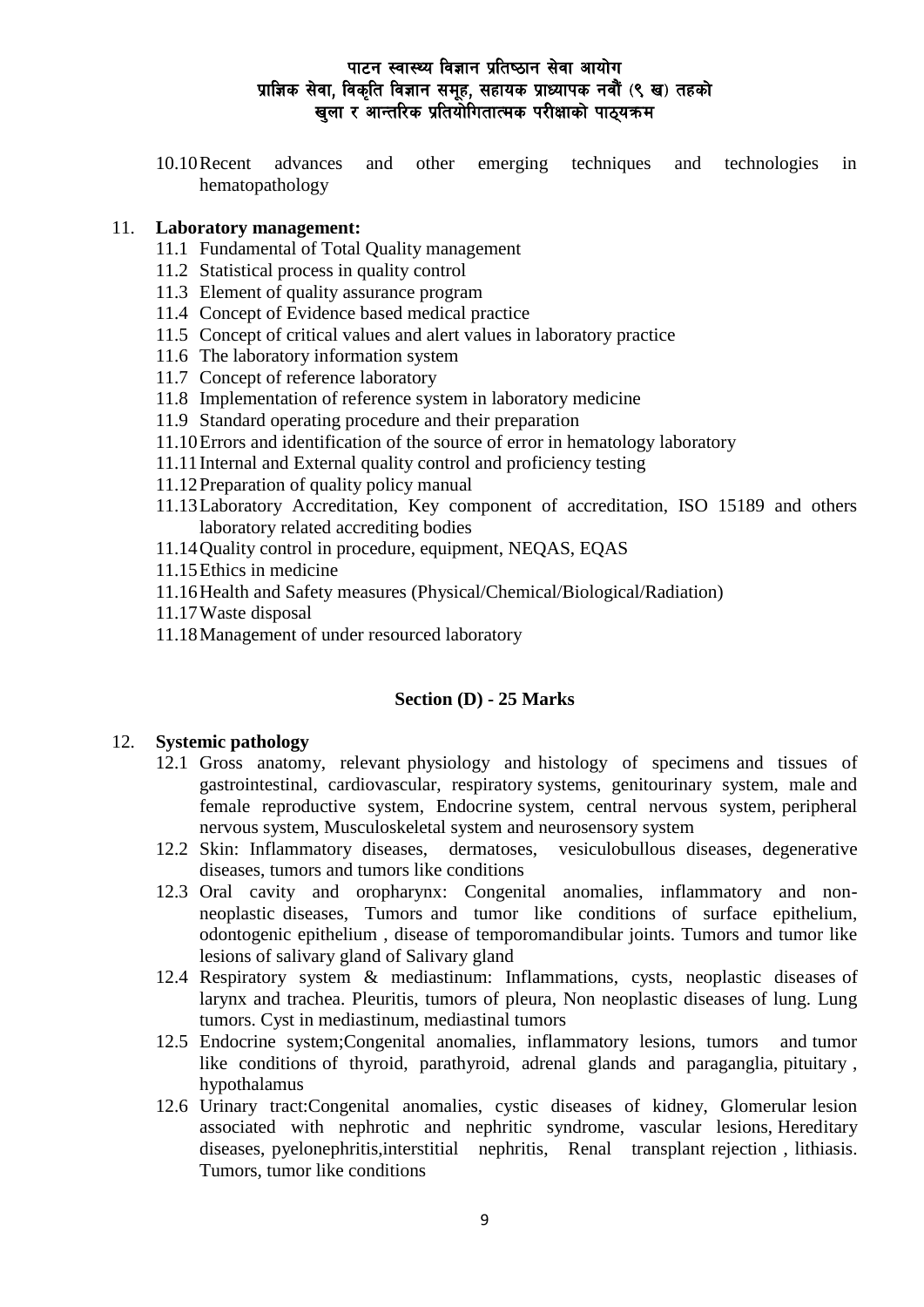- 12.7 Male Reproductive system: Congenital anomalies, cryptorchidism, atrophy and infertility, Tumors of testes and paratesticular tissue, hydrocele, Prostatitis, Prostatic, hyperplasia, Tumors of prostate
- 12.8 Female reproductive system: Inflammatory and other non-neoplastic disease of vulva and vagina, Pelvic inflammatory diseases, Lesions of cervix. Cervical intraepithelial neoplasia, Tumors of cervix,Menstrual cycle,Endometrialdating, Non neoplastic and neoplastic lesions of uterus. Abortion, ectopic pregnancy, endometriosis. Lesion of ovary, polycystic ovarian diseases, ovarian tumors, Gestational trophoblastic diseases, lesions of placenta, Neoplastic and nonneoplastic disease of fallopian tubes, Inflammatory, other non neoplastic and neoplastic disease of breast
- 12.9 Gastrointestinal tract: Congenital anomalies of GIT, Reflux and other esophagitis, tumors and tumor like conditions of esophagus Gastritis and Peptic ulcers, Polyps of stomach and intestine, tumors and tumor like conditions of stomach, Gastrointestinal stromal tumors, Malabsorption, Diseases associated with malabsorption, inflammatory bowel disease, Intestinal obstruction, AIDS related inflammatory diseasesof intestine, tumors and tumor like conditions of intestine, infections, hemorrhoids, rectal prolapse, diseasesof peritoneum and retroperitoneum
- 12.10Hepatobiliary System: Viral hepatitis, Cirrhosis,Alcohol, drug and toxin induced liver injury, Cholestatasis,disorders of metabolism, vascular disorders, Liver diseases in pregnancy , Liver involvement in systemic illness, Liver pathology in organ transplant, tumors and tumor like conditions of liver, Cholelithiasis, cholecystitis, Tumors of gall bladder and intra as well as extrahepatic bile ducts, Pancreatitis, tumors and tumor like conditions pancrease, Ampullary carcinoma
- 12.11Cardiovascular system: congenital anomalies, Myocardial infarction, atherosclerosis, vasculitis and other vascular disorders, Hypertension, Tumors of heart and pericardium, Rheumatic heart diseases, infective endocarditis, valvular anomalies, myocarditis and cardiomyopathies, blood vessels tumors,
- 12.12Musculoskeletal system: Histochemistry of Muscle biopsy, Muscle diseases, atrophies, neuromuscular junction disorders, myopathies Fractures, Osteomyelitis, Pagets disease, osteopetrosis, tumors and tumor like lesions of bone Non neoplastic diseases of joints, gout, rheumatoidarthritis, osteoarthritis, tumors and tumor like lesions of joints, histopathological evaluation of bonemarrow biopsies
- 12.13Neurosensory system; Congenital anomalies, cerebrovascular accidents, inflammatory and infectious diseases of CNS, meningitis, Tumors of brain and meninges, Neuropathies, Diseasesof peripheral nerves,Inflammatory and infectious disease of eye and ear, tumors and tumor like lesions of eye and ear
- 12.14Lymphoreticular system: Lymph node evaluation, patterns of hyperplasia, Inflammatory/hyperplastic disease of lymph node, malignant lymphomas, metastatic tumors, Congenital anomalies of spleen, neoplastic and non-neoplastic diseases of spleen, Hypersplenism.

#### 13. **Basic Hematology**

- 13.1 Morphology, physiology and biochemistry of blood, marrow, lymphatic tissue and spleen
- 13.2 Basic morphology and basic concepts of hematopoiesis
- 13.3 Normal hemostatic mechanism, pathophysiology of blood coagulation and thrombosis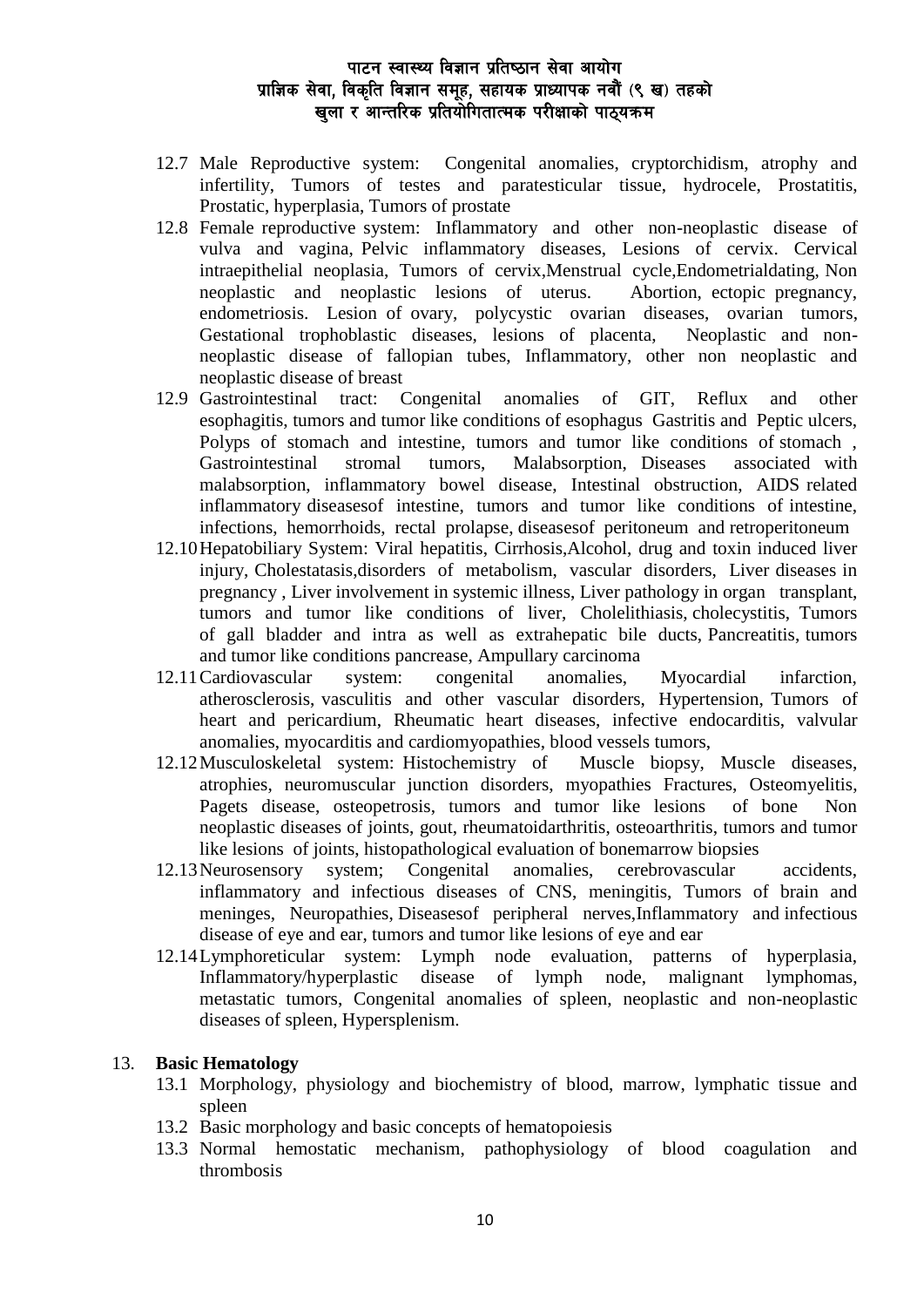- 13.4 Development of Immune system
- 13.5 Cell Cycle and Carcinogenesis
- 13.6 Principles of chemotherapy
- 13.7 Effects of other systemic disorders on the blood, blood forming organs and lymphatic tissue
- 13.8 Genetic aspects of hematology
- 13.9 Relevant drugs, their mechanisms of actions, pharmacokinetics and clinical indications and limitations, including effects, toxicity, and interactions
- 13.10Infections and hematological problems
- 13.11Cluster of differentiation antigens (CD markers) relevant to hematological diseases, their distribution, detection and use in diagnosis
- 13.12Use of radioisotopes in hematology

#### 14. **Clinical Hematology and Hemato-pathology**

- 14.1 Erythrocytes:
	- 14.1.1 Production, composition, destruction of erythrocytes
	- 14.1.2 Clinical manifestations and classification of erythrocyte disorders
	- 14.1.3 Definition and classification of anemia
	- 14.1.4 Iron metabolism. Vitamin B12 and folic acid metabolism
	- 14.1.5 Causes, clinical features laboratory diagnosis of iron deficiency anemia, megaloblastic anemia, anemia resulting from other nutritional deficiencies, anemia of chronic diseases
	- 14.1.6 Etiopathogenesis, clinical features, diagnosis and treatment of congenital dyserythropoetic anemia
	- 14.1.7 Etiopathogenesis, clinical features, diagnosis and treatment of congenital paroxysmal nocturnal hemoglobinuria
	- 14.1.8 Acquired and inherited aplastic anemia and pure red cell apalsia: etiopathogenesis, clinical and laboratory findings, diagnosis, management
	- 14.1.9 Anemia in systemic disorders, endocrine disease and associated with marrow infiltration
	- 14.1.10 Red blood cell membrane disorders: hereditary spherocytosis, elliptocytosis and related disorders
	- 14.1.11 Disorders of red cell resulting from enzyme abnormalities
	- 14.1.12 Thalassemia and hemoglobinopathies: epidemiology, etiopathogenesis, classification, genetic mechanism, clinical and hematological features, complications, laboratory diagnosis, antenatal diagnosis, management
	- 14.1.13 Sickle cell anemia and related abnormalities; epidemiology, etiopathogenesis, classification, genetic mechanism, clinical and hematological features, complications, laboratory diagnosis, management
	- 14.1.14 Classification, etiology, clinical and laboratory diagnosis of hemolytic anemias and Hemolytic anemias due top physical, chemical, microbial causes and immune mechanisms
	- 14.1.15 Red cell disorders in the newborn
	- 14.1.16 Hemolytic disease of newborn: Basis, diagnosis, clinical and laboratory features
	- 14.1.17 Porphyrias: types, etiopathiogenesis, diagnosis, clinical and laboratory features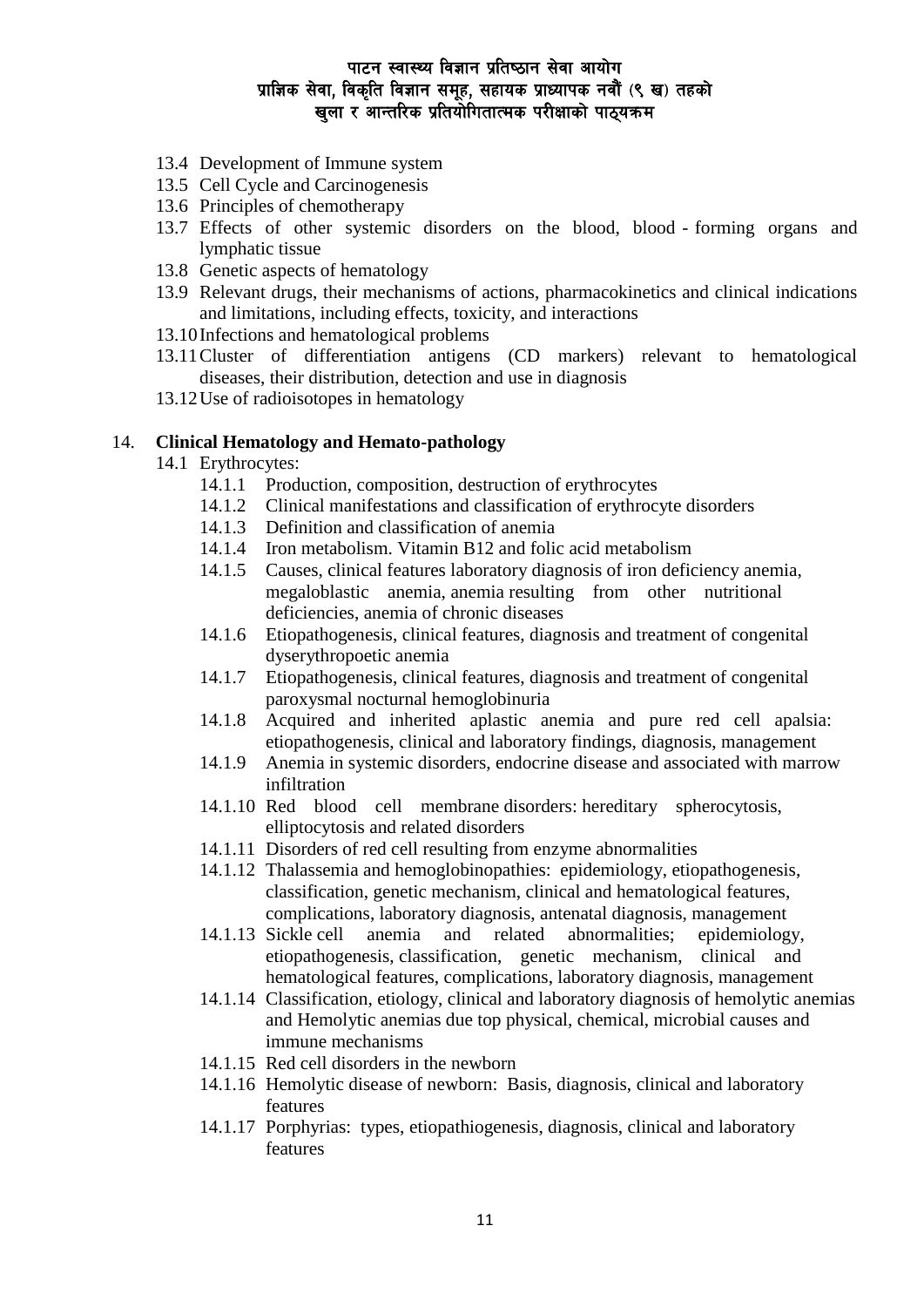- 14.1.18 Hereditary and acquired sideroblastic anemias; etiopathiogenesis, diagnosis, clinical and laboratory features, management
- 14.1.19 Primary and secondary polycythemias: etiopathogenesis, clinical and hematological features, complications, laboratory diagnosis,management
- 14.1.20 Red cell disorders in pregnancy
- 14.2 Leucocytes:
	- 14.2.1 Morphology, composition, production, function, distribution and fate of different WBCs
	- 14.2.2 Classification, clinical manifestations and diagnosis of qualitative and quantitative disorders of neutrophils
	- 14.2.3 Production, function, morphology and disorders of eosinophils, masts cells and basophils,
	- 14.2.4 Classification, clinical manifestations and diagnosis of monocytes and macrophages, Inflammatory and malignant histiocytosis, etiopathogenesis, clinical and laboratory features, diagnosis
	- 14.2.5 Lipid storage disorders; Types, genetic basis, etiopathogenesis, clinical and laboratory features, complications, management
	- 14.2.6 Hematological manifestation of AIDS
	- 14.2.7 Production, morphology and functions of lymphocytes. Lymphocytosis and lymphocytopenia.
	- 14.2.8 Etiopathogenesis, classification,clinical features, diagnosis,treatment,genetic and molecular evaluation, prognostic markers and complications of acute and chronicmyeloid and lymphoid leukemias
	- 14.2.9 Leucocyte cytochemistry
	- 14.2.10 Etiopathogesnesis, classification, clinical features, diagnosis, treatment, genetic and molecular evaluation,prognostic markers and complications of variousmyeloproliferative disordersand Molecular diagnosis, Monitoring response to therapy in CML
	- 14.2.11 Hodgkin and Non Hodgkin Lymphomas: pathophysiology, classification, clinical and laboratory findings, diagnosis, prognosis
	- 14.2.12 2Plasma cell disorders: Etiopathogenesis, classification, clinical features, diagnosis, treatment
- 14.3 Hemostasis and Thrombosis:
	- 14.3.1 Overview of megakaryopoesis
	- 14.3.2 Biochemistry, morphology and function of platelets
	- 14.3.3 Various coagulation factors, their molecular biology and biochemistry
	- 14.3.4 Pathophysiology of blood coagulation and thrombosis, pathways of hemostasis
	- 14.3.5 Classification, clinical manifestation, evaluation, treatment of disorders of hemostats
	- 14.3.6 Etiopathogenesis, clinical and laboratory features, treatment and prognosis of Hereditary and acquired qualitative disorders of platelets, effect of drugs on platelet function.
	- 14.3.7 Hematological and systemic disorders associated with abnormal platelet function
	- 14.3.8 Thrombocytopenia, their causes, clinical and laboratory features, diagnosis and treatment,pathophysiologyofITP,neonatalthrombocytopenia, spurious thrombocytopenia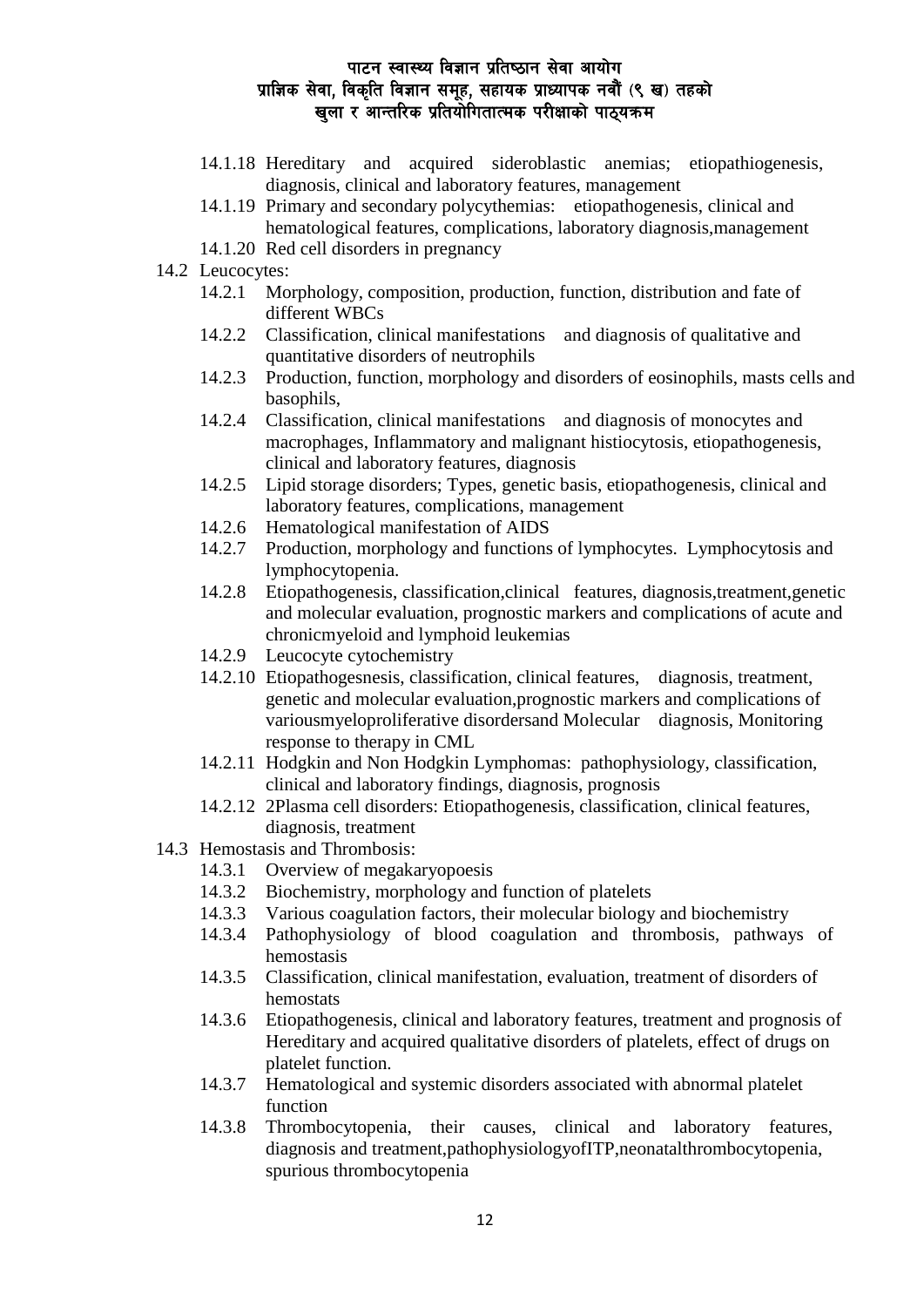- 14.3.9 Thrombocytosis, causes, clinical and laboratory features,reactivethrombocytosis
- 14.3.10 the vascular pupuras: etiopathogenesis, clinical and laboratory features, diagnostic approach
- 14.3.11 Hemophilia a & B: etiopathogenesis, genetics, clinical and laboratory features, complications,Management, course and prognosis
- 14.3.12 Etiopathogenesis, clinical and laboratory features, complications,management of inherited deficiency of other coagulation factors, combined deficiency of factors
- 14.3.13 Hemostatic dysfunction related to liver disease
- 14.3.14 Von willebrand disease; etiopathogenesis, genetics, types, clinical and laboratory features, complications,management, course and prognosis
- 14.3.15 Disseminated intravascular coagulation: Etiopathogenesis, clinical and laboratory features, complications,management
- 14.3.16 Hereditary Thrombophilia: Etiopathogenesis,major types, clinical and laboratory features, management
- 14.3.17 the antiphospholipid antibody syndrome: Etiopathogenesis, clinical and laboratory features, complications,management
- 14.3.18 venous thrombosis: Causes, approach to diagnosis, management
- 14.3.19 Fibrinolysis and thrombolysis: concept of fibrinolysis system, fibrinolytic agents, inhibitors, thrombolytic therapy, antifibrinolytic agents and their clinical use
- 14.3.20 Pediatric issues in thrombosis
- 14.3.21 Thrombosis and pregnancy
- 14.3.22 Thromboticthrombocytopenic purpura and Heparin induced thrombocytopenia: Etiopathogenesis, clinical and laboratory features, complications,management
- 14.3.23 Anticoagulant monitoring

### 15. **Laboratory Hematology**

- 15.1 Proper use and care of common instruments such as light microscope,centrifuge,water baths, freezers, weighing balance, etc. used in hematology laboratory
- 15.2 Blood collection, different methods, sample collection, anticoagulants, containers, effects ofdelay in processing and storage
- 15.3 Preparation of blood films and CSF, staining of peripheral/blood films and CSF cytospin slides With Ramanowsky and other dyes
- 15.4 Determinationof peripheral blood counts (Hemoglobin, Hematocrit, RBC,and Total WBC and platelets) manually and calculation of red cell indices
- 15.5 Use of automated blood cell counters including principles and practice
- 15.6 Interpretation of peripheral blood counts and abnormal flags
- 15.7 Performance of WBC differential counts; subjective assessment of plateletcounts and diagnostic interpretation of abnormal counts
- 15.8 Review of normal and abnormal blood films with emphasis on morphologyof red cells, white cells and platelets
- 15.9 Supravital staining of reticulocytes, counting of reticulocytes
- 15.10Limitations and uses of automated WBC differentials
- 15.11Interpretation of RBC indices to characterize anemias
- 15.12Preparation and staining of thick and thin blood films for Hemoparasites
- 15.13Identification of different hemoparasites in blood and marrow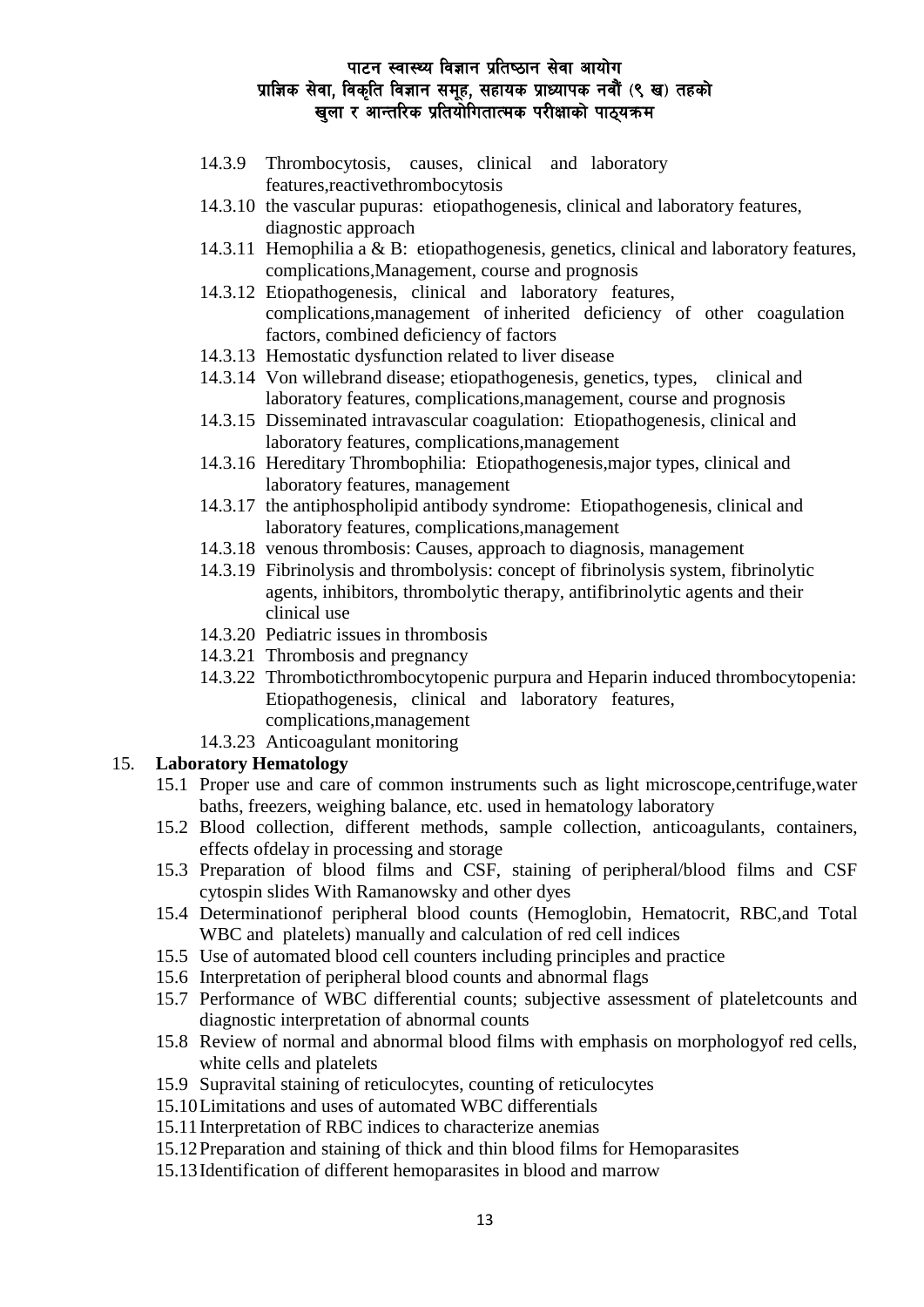- 15.14Measurement and significance of ESR and plasma viscosity
- 15.15Indication, instruments, procedure of bone marrow aspiration; trephine needle biopsy, splenic aspiration
- 15.16Preparation of smear of bone marrow aspirates and biopsy (touch) imprints. Staining and diagnostic evaluation of bone marrow aspirates in adult as well as pediatric patients
- 15.17Interpretation ofiron profile, indications and interpretation of ferrokinetic studies
- 15.18Principle and procedure of serum vitamin B12, serum folate and red cell folate testing
- 15.19Principle, procedure and interpretation of sickling test, HbS solubility test, osmotic fragility
- 15.20Test, HAMS test, G6PD deficiency
- 15.21Screening for unstable hemoglobin, supravital staining of Hb H inclusions
- 15.22Principles,procedure and practice of separation and identification of normal and abnormal hemoglobins by electrophoresis and chromatography, interpretation of electrophoresis and HPLC data
- 15.23Quantitation of HbF by alkali denaturation and cellular distribution of HbF
- 15.24Kleihauer acid elution technique,
- 15.25Heinz body preparation and identificationscreeningfor G6PD deficiency and quantitative estimation of G6PD andother red cell enzymes
- 15.26Direct and indirect Coomb's test, warm and cold autoantibody titres
- 15.27Miscellaneous biochemical test on red cell, plasma and urine for diagnosis of hemolytic anemias: plasma bilurubin and Haptoglobin, methaemalbumin, methaemoglobin and sulphaehemoglobin; urine for Hb, red cells, hemosiderin, urobilinogen and bilurubin
- 15.28Screening for cryoglobins, principles of immunoglobin estimationand immune electrophoresis,
- 15.29Different Enzyme cytochemical stains,their principle, uses and interpretation: Myleloperoxidase, specific and non-specificesterases, acid phosphatase. Periodic acid Schiff and iron staining, Leucocyte alkaline phosphatase
- 15.30Interpretation ofquantitativeimmunoglobulin levels,serum proteinelectrophoretic strips and immunoelectrophoresis patterns
- 15.31Principle, procedure and interpretation of routine tests : PT, PTT, thrombin time, reptilase time, bleeding time, platelet count
- 15.32Workup of abnormal PTT and PT results
- 15.33Understandingof platelet kinetics, study of platelet morphology
- 15.34Principles, practice and interpretation of platelet aggregometry tests
- 15.35Study of Plateletassociated immunoglobulin (PAIgG) and circulating antiplatelet antibodies
- 15.36Laboratory approach to inherited and acquired coagulation factor deficiencies
- 15.37Correction studies with normal plasma, adsorbed plasma, aged serum andfactor deficiency plasmas.
- 15.38Principle,procedure and interpretation of tests for FDP and D-Dimers
- 15.39Assays of clotting factors particularly factors VIII and IX
- 15.40Urea solubility test for factor XIII, Euglobulin Iysis time and other relevant tests of plasma fibrinolytic activity, laboratory work up of DIC
- 15.41Thrombophilia work up: Assays of plasma AT III, protein C, protein S, Factor V Leiden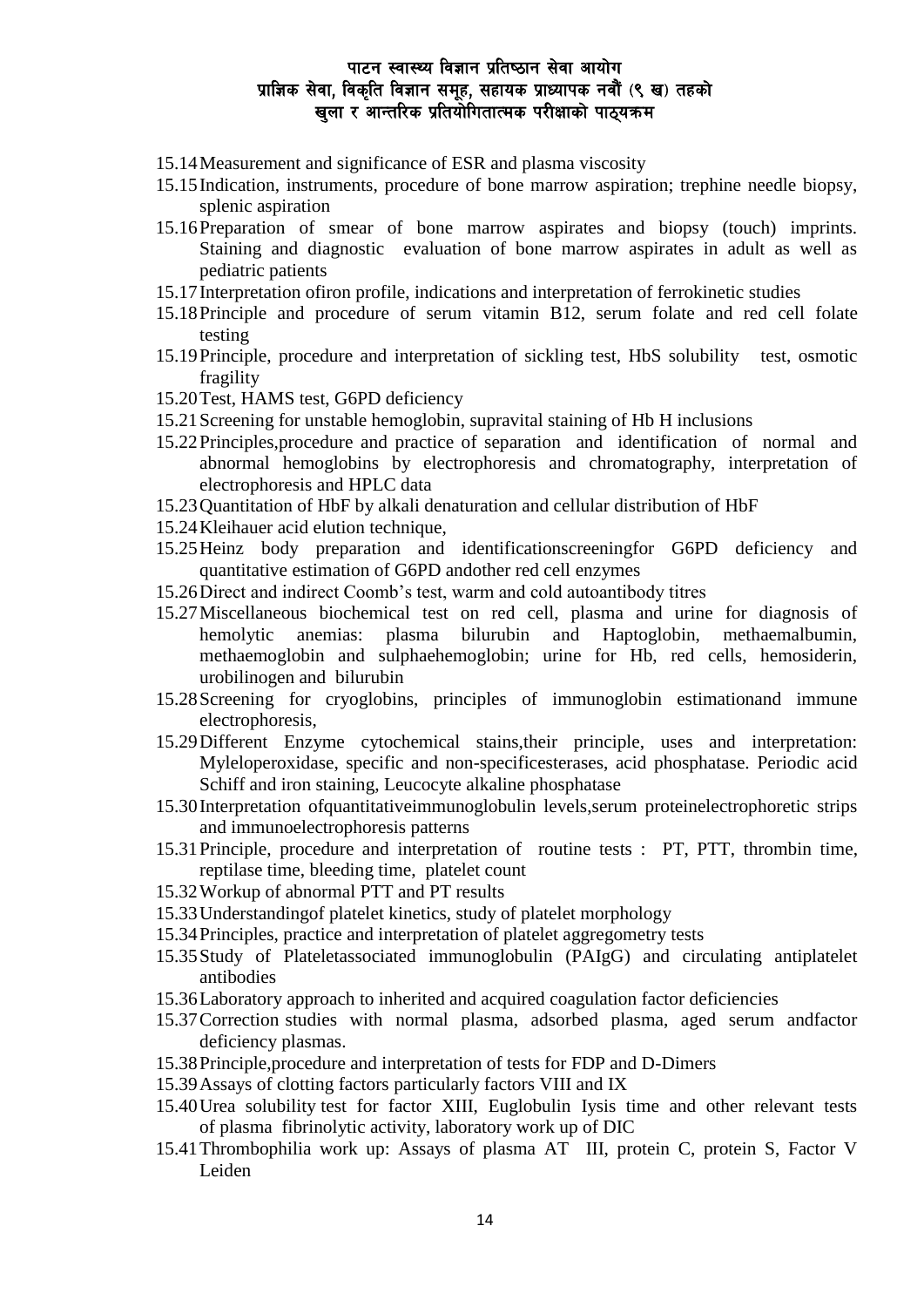- 15.42Screening for lupus anticoagulant and activated protein C resistance ; principles of screening tests and interpretation of results
- 15.43Anticoagulant monitoring in laboratory

# 16. **Immunophenotyping**

- 16.1 Principle and practice of flow cytometry
- 16.2 Interpretation and clinical significance of flow cytometry data in leukemias, lymphomas and other hematological disorders

#### 17. **Transfusion Medicine**

- 17.1 History of Transfusion Medicine
- 17.2 Indications for blood and component transfusion
- 17.3 Donor registration, donor selection, blood collection from donors, adverse donor reaction, predonation counselling, bleeding of the donor, post donation care, post donation counseling
- 17.4 Blood collection room equipment, their principles, and use, emergency medicines,
- 17.5 Details of Anticoagulants used to store blood, their mechanism of action and composition, preservation of donated blood, types of blood bag, mechanism of action and composition of blood preservation solution &additive solutions, changes occurringin the stored blood
- 17.6 Blood components –Indications, preparation of blood components, Selection of blood bags for component preparation, preparation of red Cell concentrate, Fresh Frozen plasma, platelet concentrate, cryoprecipitate, washed red cells, frozen red cells. Component Testing, Labeling, Transportation and storage of blood components, Metabolic changes in blood components during storage
- 17.7 Blood groups and genetics, Principles of immune system central to transfusion medicine, Immunology of red blood cells, Different major and minor blood groups and their importance
- 17.8 Red cell allo-and autoantibody formation and function
- 17.9 Platelets and leucocytes antigen and antibodies, their importance
- 17.10Blood grouping and Compatibility testing –Major, minor, Coomb'scross match,Factorsinfluencingthe results of blood grouping
- 17.11Coomb's test –application–DCT, ICT, Rh antibody titre
- 17.12Gel testing for antibody screening and identification
- 17.13Hazards of blood transfusion, Strategies to prevent transfusion reactions
- 17.14Pathophysiology, clinical signs and symptoms,andLaboratory Investigationforhemolytictransfusion reactions
- 17.15Investigation of ABO, Rh and other immunohaemolytic diseases of thenewborn
- 17.16Practical aspects in the selection of blood for neonatal exchange transfusion, Hemolytic disease of the new born and exchange transfusion
- 17.17Management of Blood Bank Issue Counter, Criteria for acceptanceof requisitionform, inspection of blood component prior to issue
- 17.18Screening of blood units for TTI, ELISA, rapid and other tests for diagnosis of transfusion transmitted infections
- 17.19Nucleic acid testing
- 17.20Hemapheresis-definition, typesof pheresis,machines andtechniques
- 17.21Basics of Tissue banking & Cord blood banking
- 17.22Disposal of wastes and biologically hazardous substance in the blood bank
- 17.23Medico legal aspects of blood transfusion